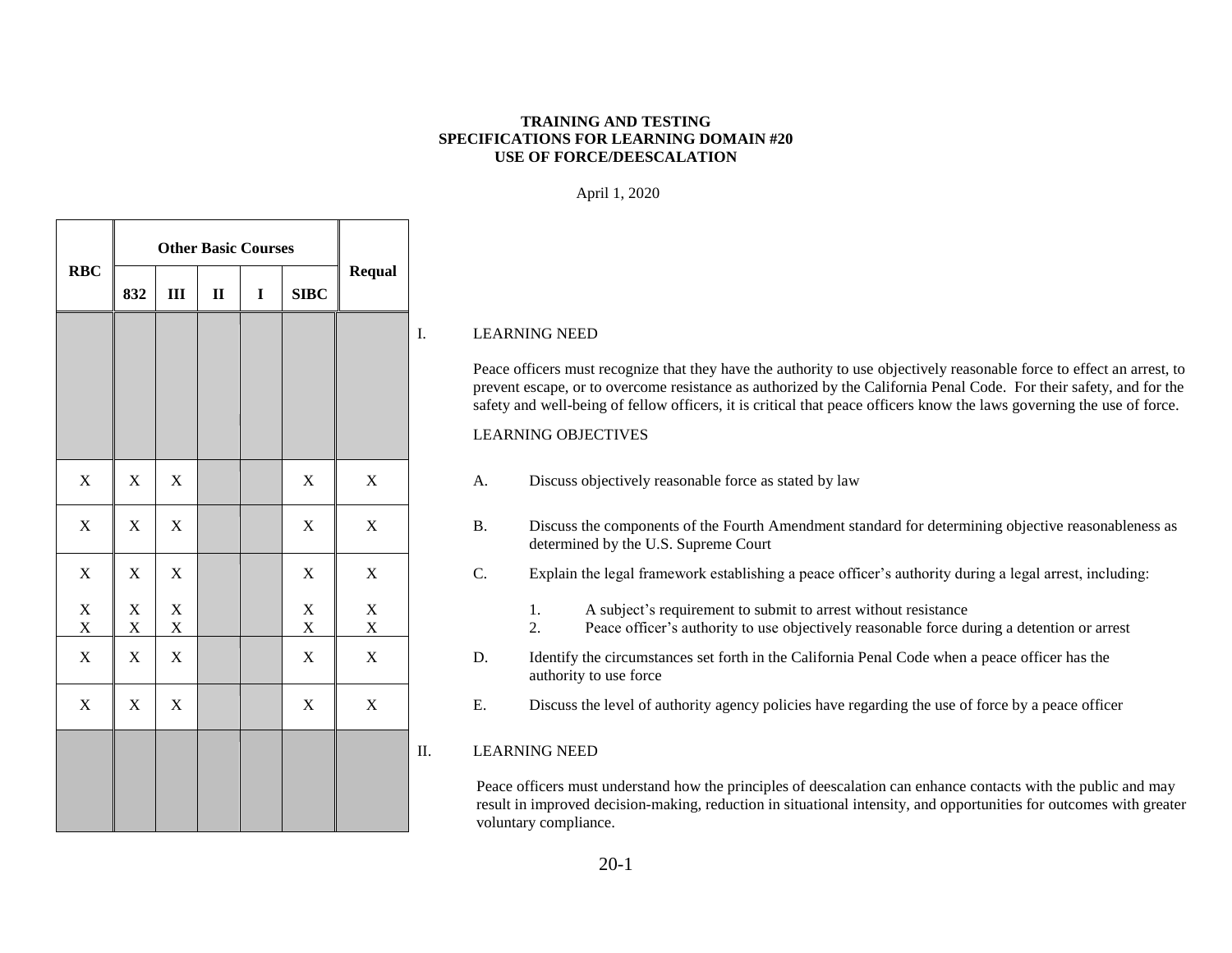|                                                                      |     | <b>Other Basic Courses</b>                        |              |             |                                                                       |                                                                         |  |  |  |  |
|----------------------------------------------------------------------|-----|---------------------------------------------------|--------------|-------------|-----------------------------------------------------------------------|-------------------------------------------------------------------------|--|--|--|--|
| <b>RBC</b>                                                           | 832 | III                                               | $\mathbf{I}$ | $\mathbf I$ | <b>SIBC</b>                                                           | <b>Requal</b>                                                           |  |  |  |  |
|                                                                      |     |                                                   |              |             |                                                                       |                                                                         |  |  |  |  |
| $\mathbf X$                                                          |     | $\bar{X}$                                         |              |             | $\mathbf X$                                                           | $\mathbf X$                                                             |  |  |  |  |
| X                                                                    |     | X                                                 |              |             | X                                                                     | $\mathbf X$                                                             |  |  |  |  |
| $\mathbf X$<br>$\mathbf X$                                           |     | $\mathbf X$<br>$\mathbf X$                        |              |             | $\mathbf X$<br>$\mathbf X$                                            | $\mathbf X$<br>$\mathbf X$                                              |  |  |  |  |
| $\mathbf X$                                                          |     | $\mathbf X$                                       |              |             | $\mathbf X$                                                           | $\mathbf X$                                                             |  |  |  |  |
| $\mathbf X$<br>$\mathbf X$<br>$\mathbf X$<br>$\overline{\mathbf{X}}$ |     | $\mathbf X$<br>$\bar{X}$<br>X<br>X                |              |             | $\mathbf X$<br>$\mathbf X$<br>$\mathbf X$<br>$\mathbf X$              | $\mathbf X$<br>$\mathbf X$<br>$\mathbf X$<br>$\boldsymbol{\mathrm{X}}$  |  |  |  |  |
| $\mathbf X$                                                          |     | X                                                 |              |             | $\mathbf X$                                                           | $\mathbf X$                                                             |  |  |  |  |
| $\bar{X}$<br>$\bar{X}$<br>$\bar{X}$<br>$\bar{X}$<br>$\mathbf X$      |     | $\mathbf X$<br>$\bar{X}$<br>X<br>X<br>$\mathbf X$ |              |             | $\mathbf X$<br>$\mathbf X$<br>$\bar{X}$<br>$\mathbf X$<br>$\mathbf X$ | $\mathbf X$<br>$\mathbf X$<br>$\mathbf X$<br>$\mathbf X$<br>$\mathbf X$ |  |  |  |  |
| $\mathbf X$                                                          |     | $\mathbf X$                                       |              |             | $\mathbf X$                                                           | $\mathbf X$                                                             |  |  |  |  |
| $\mathbf X$                                                          |     | $\overline{X}$                                    |              |             | $\mathbf X$                                                           | $\mathbf X$                                                             |  |  |  |  |
|                                                                      |     |                                                   |              |             |                                                                       |                                                                         |  |  |  |  |

### LEARNING OBJECTIVES

#### A. Define deescalation

- 1. Deescalation is the process of using strategies and techniques intended to decrease the intensity of the situation
- 2. Recognize common misconceptions and benefits of deescalation
- 3. Understand the history of deescalation
- B. Recognize the four core concepts of deescalation, to include:
	- 1. Self-control
	- 2. Effective communication
	- 3. Scene assessment and management
	- 4. Force options
- C. Understand the components of a Critical Decision-making Model including:
	- 1. Collect information
	- 2. Assess situation, threats, and risks
	- 3. Law and policy
	- 4. Plan
	- 5. Act, review, and reassess
- D. Recognize how tactical methods that use time, distance, cover, and concealment assist in deescalation
- E. Recognize how strategic communication may enhance deescalation

#### III. LEARNING NEED

Peace officers must recognize that they have a range of force options available to them. However, in all cases the use of force must be objectively reasonable compared to the threat, resistance, and other circumstances known to the officer at the time the force was used.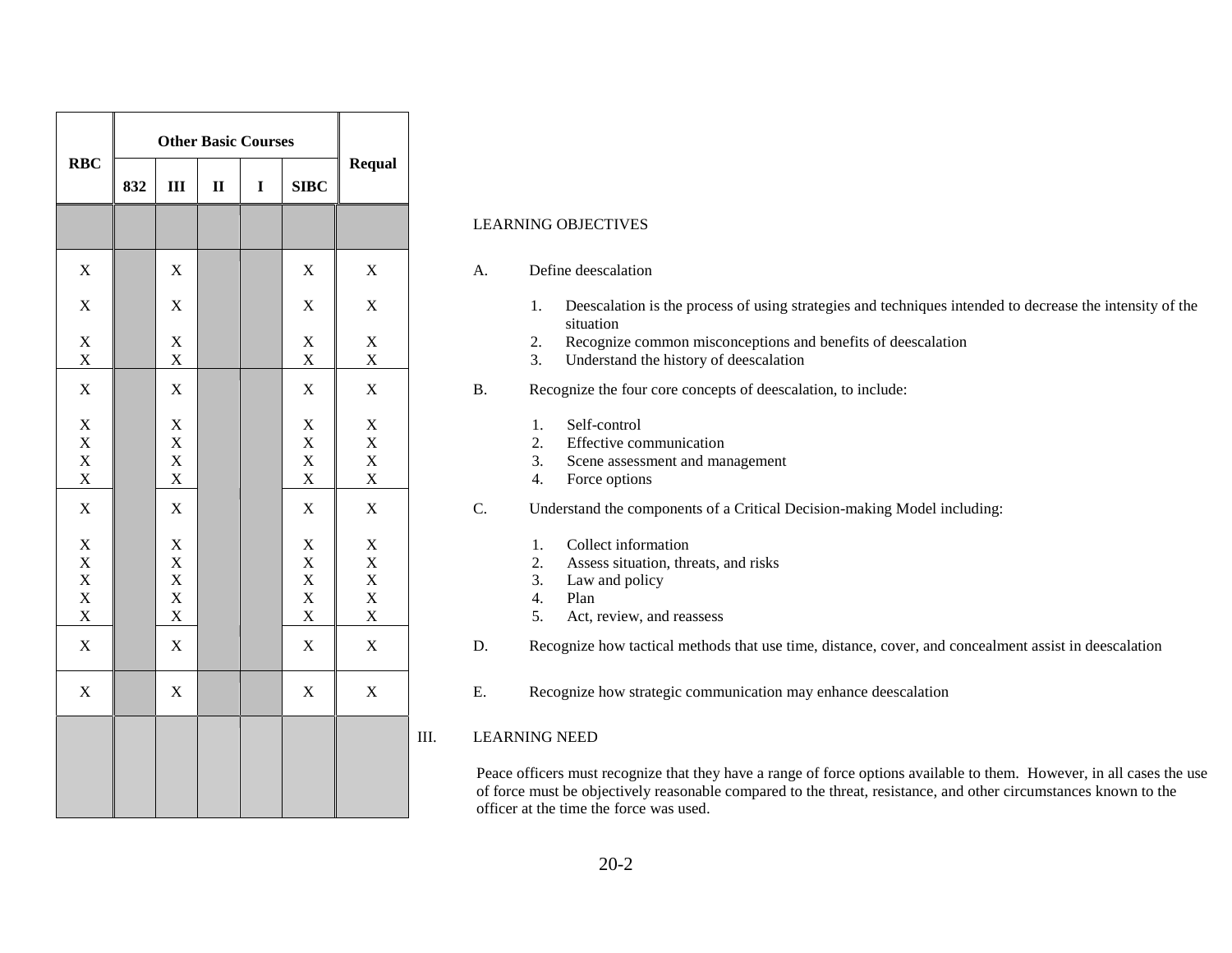|             |             |             | <b>Other Basic Courses</b> |             |             |               |
|-------------|-------------|-------------|----------------------------|-------------|-------------|---------------|
| <b>RBC</b>  | 832         | III         | $\mathbf{I}$               | $\mathbf I$ | SIDC        | <b>Requal</b> |
|             |             |             |                            |             |             |               |
| $\mathbf X$ | $\mathbf X$ | $\mathbf X$ | $\mathbf X$                |             | $\mathbf X$ | $\mathbf X$   |
| $\mathbf X$ | $\mathbf X$ | $\mathbf X$ | $\mathbf X$                |             | $\mathbf X$ | $\mathbf X$   |
| $\mathbf X$ | $\mathbf X$ | $\mathbf X$ | $\bar{X}$                  |             | $\mathbf X$ | $\mathbf X$   |
| $\mathbf X$ |             | $\mathbf X$ | $\mathbf X$                |             | $\mathbf X$ | $\mathbf X$   |
| X           |             | $\mathbf X$ | $\mathbf X$                |             | $\mathbf X$ | $\mathbf X$   |
|             |             |             |                            |             |             |               |
|             |             |             |                            |             |             |               |
|             |             |             |                            |             |             |               |
| $\mathbf X$ | $\mathbf X$ | $\mathbf X$ | $\mathbf X$                | $\mathbf X$ | $\mathbf X$ | $\mathbf X$   |
| $\mathbf X$ | $\mathbf X$ | $\mathbf X$ | $\mathbf X$                | $\mathbf X$ | $\mathbf X$ | $\mathbf X$   |
| $\mathbf X$ | $\mathbf X$ | $\mathbf X$ | $\mathbf X$                | $\mathbf X$ | $\mathbf X$ | $\mathbf X$   |
| $\mathbf X$ | $\mathbf X$ | $\mathbf X$ | $\mathbf X$                | $\mathbf X$ | $\mathbf X$ | $\mathbf X$   |

#### LEARNING OBJECTIVES

- A. Define the term "force option"
- B. Identify that the objective of using force is to overcome resistance to gain control of an individual and the situation
- C. Recognize force options and the amount of force peace officers may use based on the subject's resistance
- D. Explain the importance of training and ongoing practice when responding to potentially dangerous situations that may require the use of force
- E. Discuss the importance of effective communication when using force

### IV. LEARNING NEED

Peace officers must fully comprehend their authority, responsibility, and liability regarding the use of deadly force as authorized by law.

## LEARNING OBJECTIVES

- A. Identify the legal standard for the use of deadly force
- B. Identify the factors required to establish sufficiency of fear for the use of deadly force
- C. Recognize facts an officer should consider when determining whether or not to use deadly force
- D. Discuss the role of agency policies regarding the use of deadly force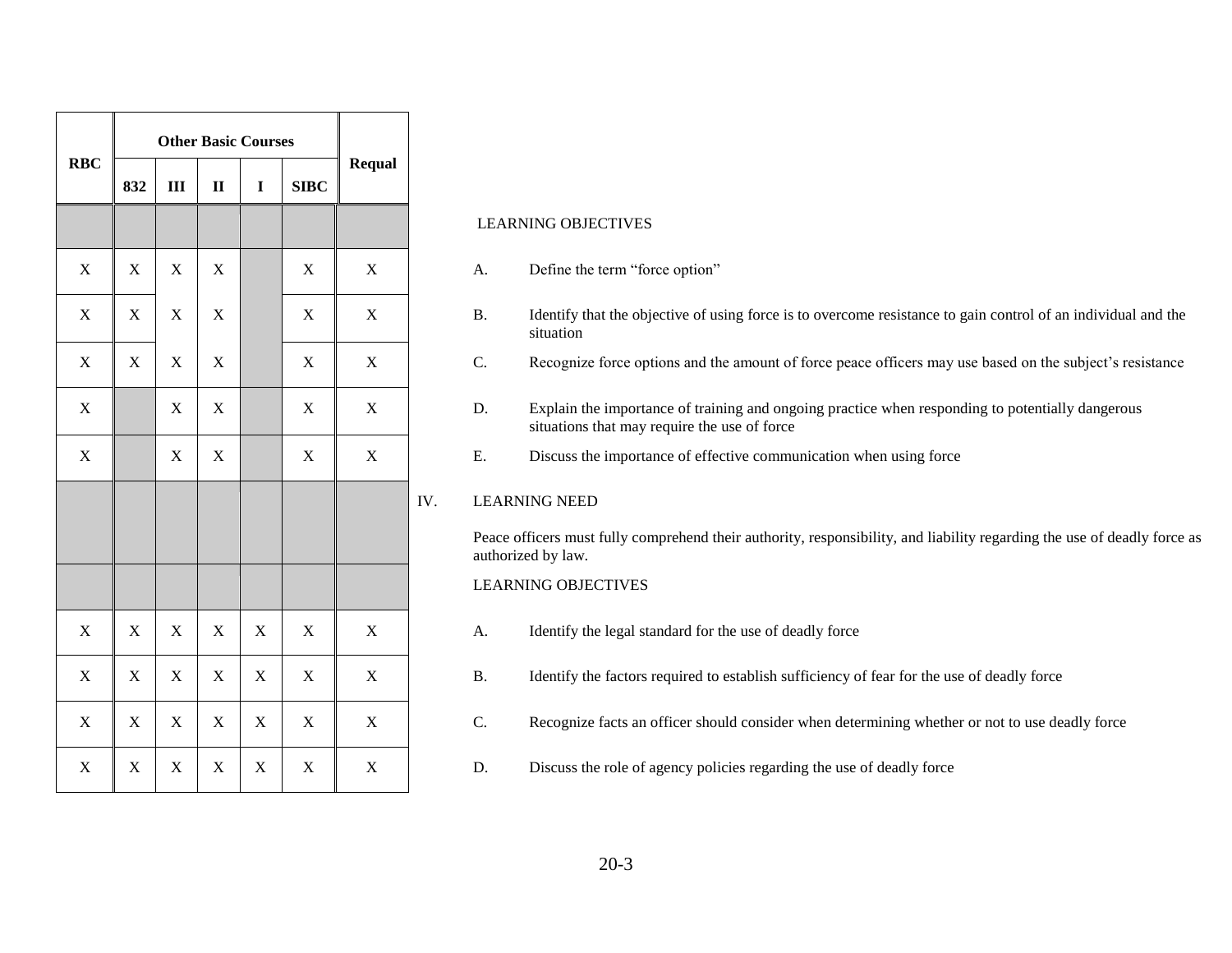|                                           |                                                   |                                                                       |                                         | <b>Other Basic Courses</b> |                                              |                                    |
|-------------------------------------------|---------------------------------------------------|-----------------------------------------------------------------------|-----------------------------------------|----------------------------|----------------------------------------------|------------------------------------|
| <b>RBC</b>                                | 832                                               | III                                                                   | $\mathbf{I}$                            | $\mathbf I$                | <b>SIBC</b>                                  | <b>Requal</b>                      |
| $\mathbf X$                               | $\mathbf X$                                       | $\mathbf X$                                                           | $\mathbf X$                             | $\mathbf X$                | $\mathbf X$                                  | $\mathbf X$                        |
|                                           |                                                   |                                                                       |                                         |                            |                                              |                                    |
|                                           |                                                   |                                                                       |                                         |                            |                                              |                                    |
|                                           |                                                   |                                                                       |                                         |                            |                                              |                                    |
| X                                         | $\mathbf X$                                       | $\mathbf X$                                                           | $\mathbf X$                             |                            | $\mathbf X$                                  | X                                  |
| X                                         | $\mathbf X$                                       | X                                                                     | $\mathbf X$                             |                            | $\mathbf X$                                  | $\mathbf X$                        |
| $\overline{\mathbf{X}}$<br>$\overline{X}$ | $\mathbf X$<br>X                                  | $\overline{X}$<br>X                                                   | X<br>$\overline{\mathbf{X}}$            |                            | $\bar{X}$<br>$\mathbf X$                     | $\bar{X}$<br>$\overline{X}$        |
| X                                         |                                                   | $\overline{X}$                                                        | $\overline{X}$                          |                            | X                                            | X                                  |
| X                                         |                                                   | $\mathbf X$                                                           | X                                       |                            | $\mathbf X$                                  | X                                  |
| X                                         |                                                   | $\boldsymbol{\mathrm{X}}$                                             | $\bar{X}$                               |                            | $\bar{X}$                                    | X                                  |
|                                           |                                                   |                                                                       |                                         |                            |                                              |                                    |
|                                           |                                                   |                                                                       |                                         |                            |                                              |                                    |
| X<br>X<br>$\overline{X}$<br>X<br>X        | $\mathbf X$<br>$\mathbf X$<br>X<br>X<br>$\bar{X}$ | $\mathbf X$<br>$\mathbf X$<br>$\mathbf X$<br>$\mathbf X$<br>$\bar{X}$ | $\mathbf X$<br>X<br>X<br>X<br>$\bar{X}$ |                            | $\mathbf X$<br>X<br>X<br>X<br>$\overline{X}$ | X<br>X<br>X<br>X<br>$\overline{X}$ |

E. Recognize the law regarding justifiable homicide by a peace officer and the circumstances under which the homicide is considered justifiable

#### V. LEARNING NEED

When a force option has been employed, peace officers' reports must include the critical information to ensure that the chronology, specifics of the events, and the people involved are properly documented.

### LEARNING OBJECTIVES

- A. Describe why complete documentation of the use of force is critical to the peace officer and the peace officer's agency, to include:
	- 1. Justification for using force
	- 2. Relevant factors and detail
	- 3. Deescalation strategies and techniques utilized
- B. Supervisor responsibilities
	- 1. Use of force review and analysis
- C. State required reporting

### VI. LEARNING NEED

Peace officers must be ready to, and capable of, safely taking control of a dangerous situation.

#### LEARNING OBJECTIVES

- A. Discuss factors that can affect a peace officer's response when threatened with danger, to include:
	- 1. Fear
		- a. Reasonable
		- b. Unreasonable
	- 2. Anger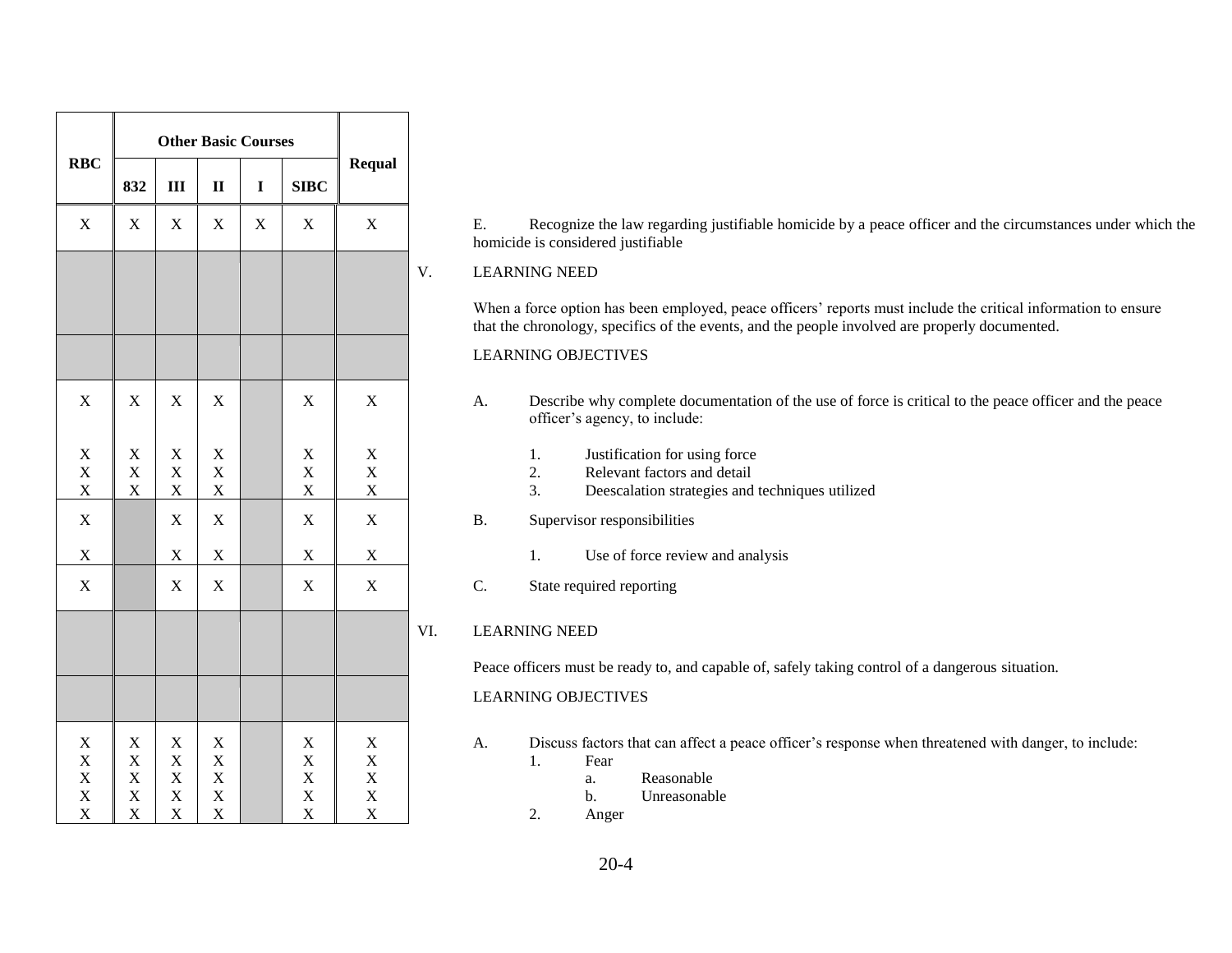| <b>RBC</b>  | 832         | $\mathbf{III}$ | $\mathbf{I}$   | $\mathbf I$ | <b>SIBC</b> | <b>Requal</b> |
|-------------|-------------|----------------|----------------|-------------|-------------|---------------|
| $\mathbf X$ | $\mathbf X$ | $\mathbf X$    | $\mathbf X$    |             | $\mathbf X$ | $\mathbf X$   |
| $\mathbf X$ | $\mathbf X$ | $\mathbf X$    | $\mathbf X$    |             | $\mathbf X$ | $\mathbf X$   |
| $\mathbf X$ | $\mathbf X$ | $\mathbf X$    | $\mathbf X$    |             | $\mathbf X$ | $\mathbf X$   |
|             |             |                |                |             |             |               |
|             |             |                |                |             |             |               |
|             |             |                |                |             |             |               |
| $\mathbf X$ |             | $\mathbf X$    | $\overline{X}$ |             | $\mathbf X$ | $\mathbf X$   |
| $\mathbf X$ |             | $\mathbf X$    | $\mathbf X$    |             | $\mathbf X$ | $\mathbf X$   |
| $\mathbf X$ | $\mathbf X$ | $\mathbf X$    | $\mathbf X$    |             | $\mathbf X$ | $\mathbf X$   |
| $\mathbf X$ | $\mathbf X$ | $\mathbf X$    | $\mathbf X$    |             | $\mathbf X$ | $\mathbf X$   |
| $\mathbf X$ |             | $\mathbf X$    | X              |             | $\mathbf X$ | X             |
|             |             |                |                |             |             |               |
| $\mathbf X$ |             |                |                |             |             |               |

- 3. Indecision and hesitation
- B. Give examples of acceptable techniques for managing anger
- C. Describe the benefits of ongoing physical and mental training for peace officers involving the use of force

### VII. LEARNING NEED

Peace officers must recognize the consequences of using unreasonable force, and their legal and ethical responsibilities to intervene if the force being used by another peace officer is inappropriate or unlawful.

## LEARNING OBJECTIVES

- A. Explain the legal and administrative consequences associated with the use of unreasonable force
- B. Explain an agency's potential liability associated with the use of unreasonable force
- C. Explain the consequences of an officer's failure to intervene when unreasonable force is used by another peace officer
- D. Discuss immediate and delayed intervention techniques
- E. Discuss factors that may inhibit a peace officer from intervening in a situation where a fellow officer may be applying unreasonable force

## VIII. REQUIRED TESTS

A. The POST-Constructed Comprehensive RBC Test 1.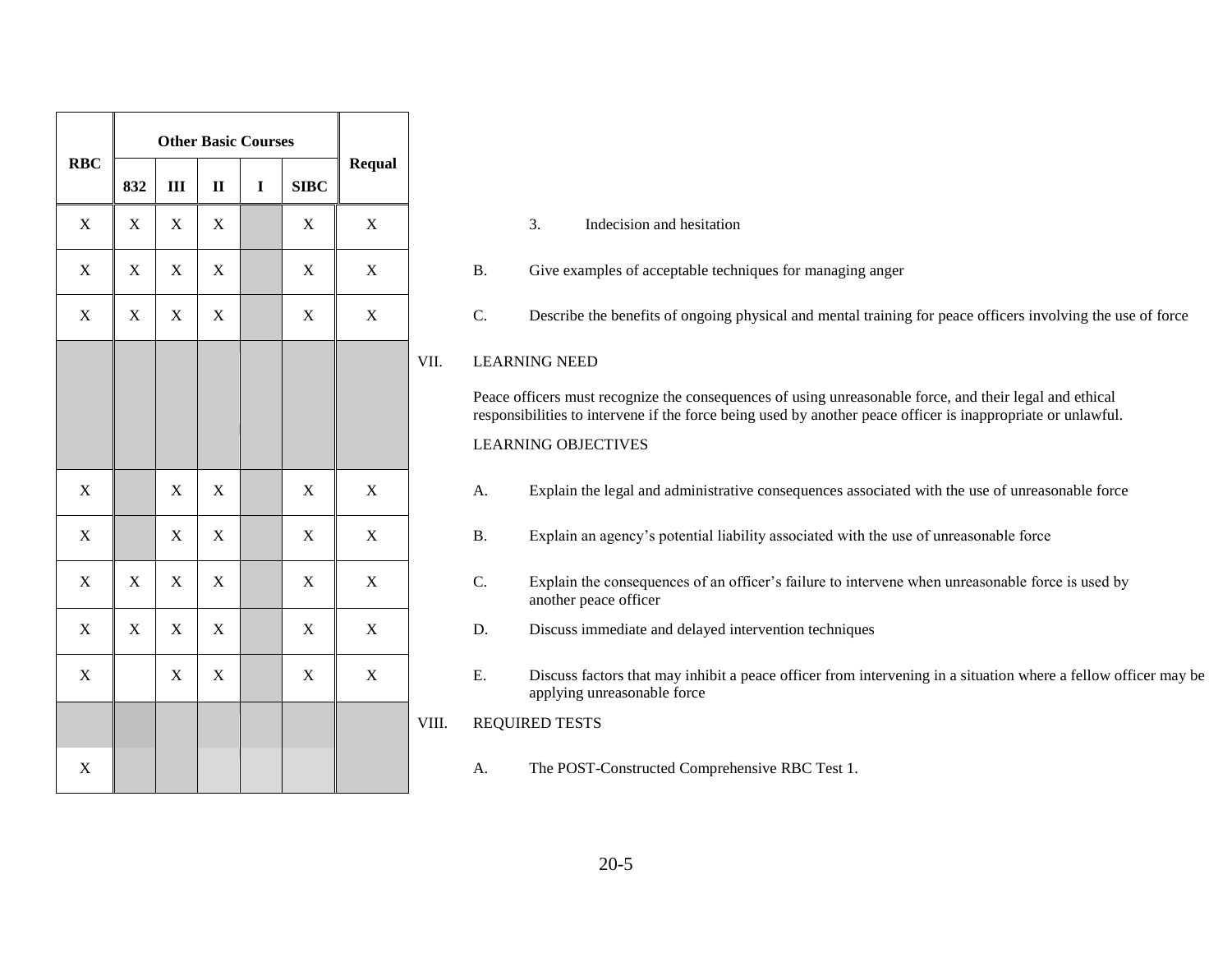|             |             |             | <b>Other Basic Courses</b> |             |             |             |
|-------------|-------------|-------------|----------------------------|-------------|-------------|-------------|
| <b>RBC</b>  | 832         | III         | $\mathbf{I}$               | $\mathbf I$ | <b>SIBC</b> | Requal      |
| $\mathbf X$ |             |             |                            |             |             |             |
| $\mathbf X$ |             |             |                            |             |             |             |
|             |             |             |                            |             | $\mathbf X$ |             |
|             |             |             |                            |             | $\mathbf X$ |             |
|             |             |             |                            |             | $\mathbf X$ |             |
|             | $\mathbf X$ |             |                            |             |             |             |
|             |             | $\mathbf X$ |                            |             |             |             |
|             |             |             | $\mathbf X$                |             |             |             |
|             |             |             |                            | $\mathbf X$ |             |             |
|             |             |             |                            |             |             | $\mathbf X$ |
| $\bar{X}$   |             |             |                            | $\bar{X}$   | $\bar{X}$   |             |
| X           |             |             |                            | $\mathbf X$ | $\mathbf X$ |             |
| $\mathbf X$ |             |             |                            | X           | $\mathbf X$ |             |
|             |             |             |                            |             |             |             |

|                         | 0J4         | TTT.             | ш           |             | <b>DIDL</b> |             |            |                                                                                                                                                                         |
|-------------------------|-------------|------------------|-------------|-------------|-------------|-------------|------------|-------------------------------------------------------------------------------------------------------------------------------------------------------------------------|
| $\overline{\text{X}}$   |             |                  |             |             |             |             | B.         | The POST-Constructed Comprehensive RBC Test 2.                                                                                                                          |
| $\overline{\mathrm{X}}$ |             |                  |             |             |             |             | C.         | The POST-Constructed Comprehensive RBC Test 3.                                                                                                                          |
|                         |             |                  |             |             | $\mathbf X$ |             | D.         | The POST-Constructed Comprehensive SIBC Test 1.                                                                                                                         |
|                         |             |                  |             |             | $\mathbf X$ |             | ${\bf E}.$ | The POST-Constructed Comprehensive SIBC 2.                                                                                                                              |
|                         |             |                  |             |             | $\mathbf X$ |             | ${\bf F}.$ | The POST-Constructed Comprehensive SIBC Test 3.                                                                                                                         |
|                         | $\mathbf X$ |                  |             |             |             |             | G.         | The POST-Constructed Comprehensive PC832 Test.                                                                                                                          |
|                         |             | $\boldsymbol{X}$ |             |             |             |             | Η.         | The POST-Constructed Comprehensive Module III Test.                                                                                                                     |
|                         |             |                  | $\mathbf X$ |             |             |             | Ι.         | The POST-Constructed Comprehensive Module II Test.                                                                                                                      |
|                         |             |                  |             | $\mathbf X$ |             |             | J.         | The POST-Constructed Comprehensive Module I Test.                                                                                                                       |
|                         |             |                  |             |             |             | $\mathbf X$ | K.         | The POST-Constructed Comprehensive Requalification Test.                                                                                                                |
| X                       |             |                  |             | $\mathbf X$ | $\mathbf X$ |             | L.         | A scenario test that requires the student to demonstrate proficiency in the use of force. The test must result in<br>the student making a deadly force option decision. |
| X                       |             |                  |             | $\mathbf X$ | $\mathbf X$ |             |            | The student is required to demonstrate proficiency in the following competencies:                                                                                       |
| X                       |             |                  |             | $\mathbf X$ | $\mathbf X$ |             |            | Use of Force – The ability to distinguish and apply objectively reasonable force options in given<br>1.<br>circumstances.                                               |
|                         |             |                  |             |             |             |             |            |                                                                                                                                                                         |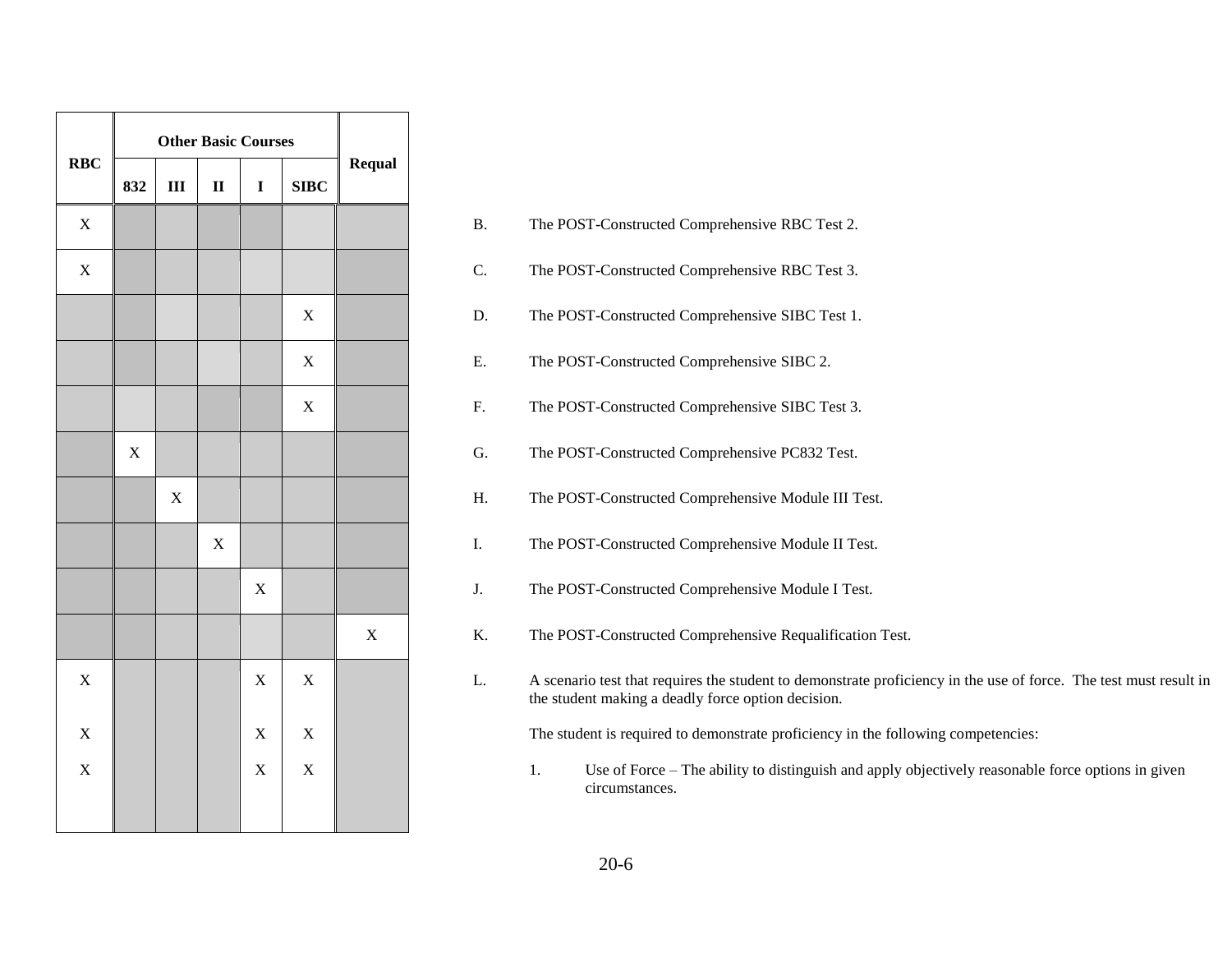| <b>RBC</b>               | 832 | III | $\mathbf{I}\mathbf{I}$ | $\mathbf I$                            | SIDC                                    | <b>Requal</b> |
|--------------------------|-----|-----|------------------------|----------------------------------------|-----------------------------------------|---------------|
| $\mathbf X$              |     |     |                        | $\mathbf X$                            | $\mathbf X$                             |               |
| $\mathbf X$              |     |     |                        | $\mathbf X$                            | $\mathbf X$                             |               |
| $\bar{X}$<br>$\mathbf X$ |     |     |                        | $\mathbf X$<br>$\mathbf X$             | $\mathbf X$<br>$\mathbf X$              |               |
| $\bar{X}$                |     |     |                        | X                                      | X                                       |               |
| $\bar{X}$                |     |     |                        | X                                      | $\bar{X}$                               |               |
| X                        |     |     |                        | $\bar{X}$                              | $\mathbf X$                             |               |
|                          |     |     |                        |                                        |                                         |               |
| $\mathbf X$              |     |     |                        | $\mathbf X$                            | $\mathbf X$                             |               |
| $\bar{X}$                |     |     |                        | $\mathbf X$                            | $\mathbf X$                             |               |
| $\mathbf X$              |     |     |                        | $\mathbf X$                            | $\mathbf X$                             |               |
| $\bar{X}$                |     |     |                        | X                                      | $\bar{X}$                               |               |
| $\bar{X}$                |     |     |                        | X                                      | $\bar{X}$                               |               |
| $\bar{X}$                |     |     |                        | X                                      | X                                       |               |
| $\mathbf X$<br>$\bar{X}$ |     |     |                        | $\mathbf X$<br>$\overline{\textbf{X}}$ | $\mathbf X$<br>$\mathbf X$<br>$\bar{X}$ |               |

- 2. Problem Solving/Decision-Making Analyzing situations and implementing plans to solve problems in a timely manner. Using verbal or physical skills to determine the appropriate resolution to a situation. 3. Legal Authority/Individual Rights – The identification of laws and constitutional rights governing
- consensual encounters, detentions, and arrests.
- 4. Officer Safety The demonstration of situational and tactical awareness and appropriate response.
- 5. Communication The use of effective verbal and non-verbal skills to convey intended meaning and establish understanding.
- 6. Ethics Using accepted principles of conduct that govern decisions and actions based on professional values and expectations.
- 7. Stress Tolerance and Emotional Regulation maintaining self-control and making timely, rational decisions in stressful situations.

Presenters must use the POST-developed Scenario Test and the POST Scenario Competency Evaluation and Grading Test Forms or presenter-developed forms approved by POST, which minimally include the performance dimensions used for this scenario test.

M. A scenario test that requires the student to demonstrate presenter approved impact weapon techniques in a force on force simulation against an instructor who is dressed in a protective suit.

The test must simulate the physical and mental stress that would be imposed by an actual street encounter where the student would be required to use an impact weapon to control a suspect and effect an arrest.

The student is required to demonstrate proficiency in the following competencies:

- 1. Use of Force The ability to distinguish and apply objectively reasonable force options in given circumstances.
- 2. Problem Solving/Decision-Making Analyzing situations and implementing plans to solve problems in a timely manner. Using verbal or physical skills to determine the appropriate resolution to a situation.
- 3. Legal Authority/Individual Rights The identification of laws and constitutional rights governing consensual encounters, detentions, and arrests.
- 4. Officer Safety The demonstration of situational and tactical awareness and appropriate response.
- 5. Communication– The use of effective verbal and non-verbal skills to convey intended meaning and establish understanding.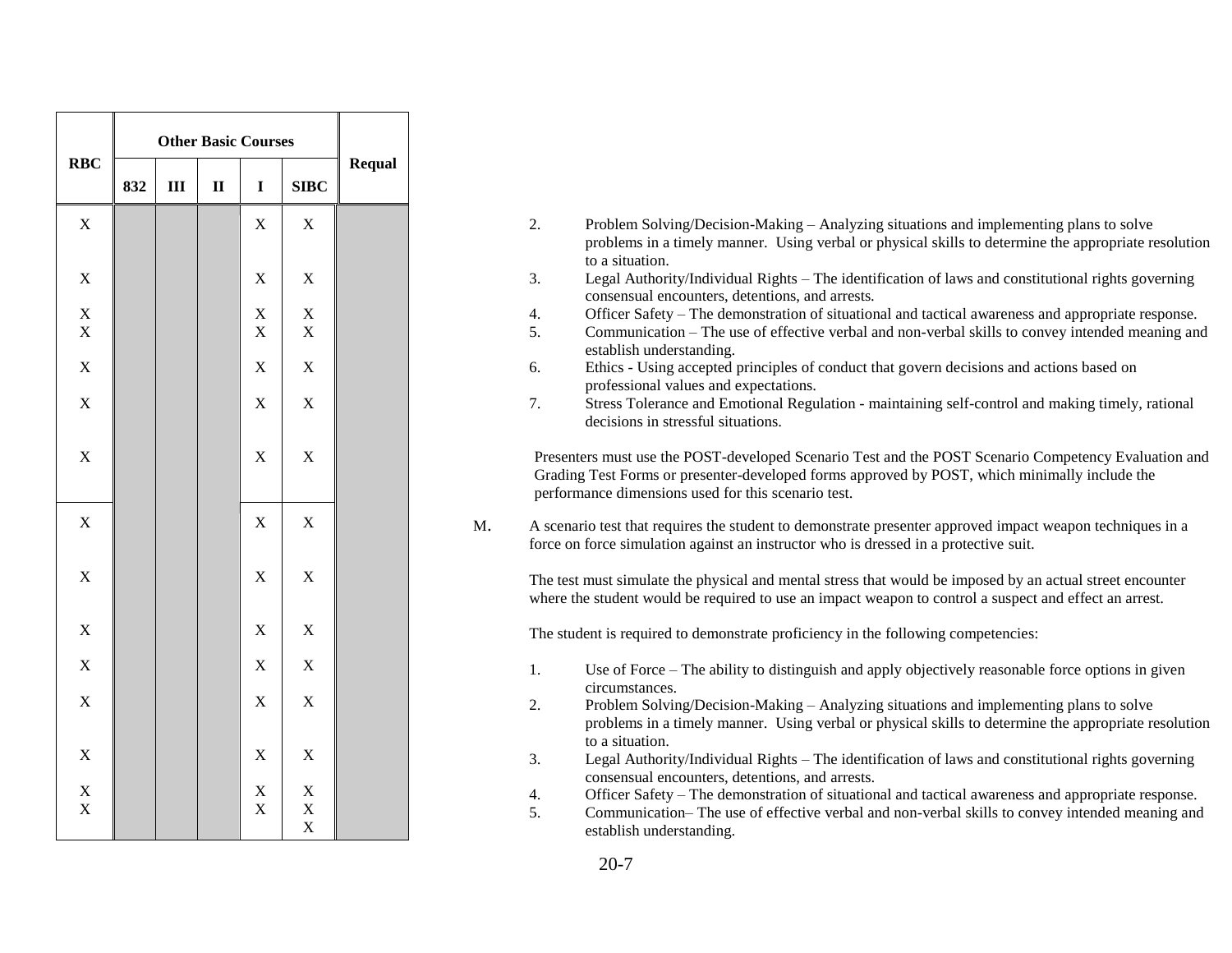|                            |     |                | <b>Other Basic Courses</b> |                            |                            |               |
|----------------------------|-----|----------------|----------------------------|----------------------------|----------------------------|---------------|
| RBC                        | 832 | $\mathbf{III}$ | $\mathbf{I}$               | $\mathbf I$                | <b>SIBC</b>                | <b>Requal</b> |
| $\bar{X}$                  |     |                |                            | $\mathbf X$                | $\mathbf X$                |               |
| $\bar{X}$                  |     |                |                            | $\overline{X}$             |                            |               |
| $\mathbf X$                |     |                |                            | $\mathbf X$                | $\mathbf X$                |               |
| $\mathbf X$                |     |                |                            | $\mathbf X$                | $\mathbf X$                |               |
| $\mathbf X$                |     |                |                            | $\bar{X}$                  | $\mathbf X$                |               |
| X                          |     |                |                            | $\bar{X}$                  | $\mathbf X$                |               |
| X                          |     |                |                            | $\mathbf X$                | $\mathbf X$                |               |
| X                          |     |                |                            | $\mathbf X$                | $\mathbf X$                |               |
| $\mathbf X$<br>$\mathbf X$ |     |                |                            | $\mathbf X$<br>$\mathbf X$ | $\mathbf X$<br>$\mathbf X$ |               |
| X                          |     |                |                            | $\mathbf X$                | $\mathbf X$                |               |
| $\bar{X}$                  |     |                |                            | $\mathbf X$                | $\overline{X}$             |               |
| $\bar{X}$                  |     |                |                            | $\overline{X}$             | $\bar{X}$                  |               |
|                            |     |                |                            |                            |                            |               |

- 6. Ethics Using accepted principles of conduct that govern decisions and actions based on professional values and expectations.
- 7. Stress Tolerance and Emotional Regulation maintaining self-control and making timely, rational decisions in stressful situations.

Presenters must use the POST-developed Scenario Test and the POST Scenario Competency Evaluation and Grading Test Forms or presenter-developed forms approved by POST, which minimally include the performance dimensions used for this scenario test.

N. A scenario test that requires the student to demonstrate proficiency in the use of effective communication, command presence, and appropriate physical control during the detention of a verbally uncooperative individual.

The student is required to demonstrate proficiency in the following competencies:

- 1. Use of Force The ability to distinguish and apply objectively reasonable force options in given circumstances.
- 2. Problem Solving/Decision-Making Analyzing situations and implementing plans to solve problems in a timely manner. Using verbal or physical skills to determine the appropriate resolution to a situation.
- 3. Legal Authority/Individual Rights The identification of laws and constitutional rights governing consensual encounters, detentions, and arrests.
- 4. Officer Safety– The demonstration of situational and tactical awareness and appropriate response.
- 5. Communication– The use of effective verbal and non-verbal skills to convey intended meaning and establish understanding.
- 6. Ethics Using accepted principles of conduct that govern decisions and actions based on professional values and expectations.
- 7. Stress Tolerance and Emotional Regulation maintaining self-control and making timely, rational decisions in stressful situations.

Presenters must use the POST-developed Scenario Test and the POST Scenario Competency Evaluation and Grading Test Forms or presenter-developed forms approved by POST, which minimally include the performance dimensions used for this scenario test.